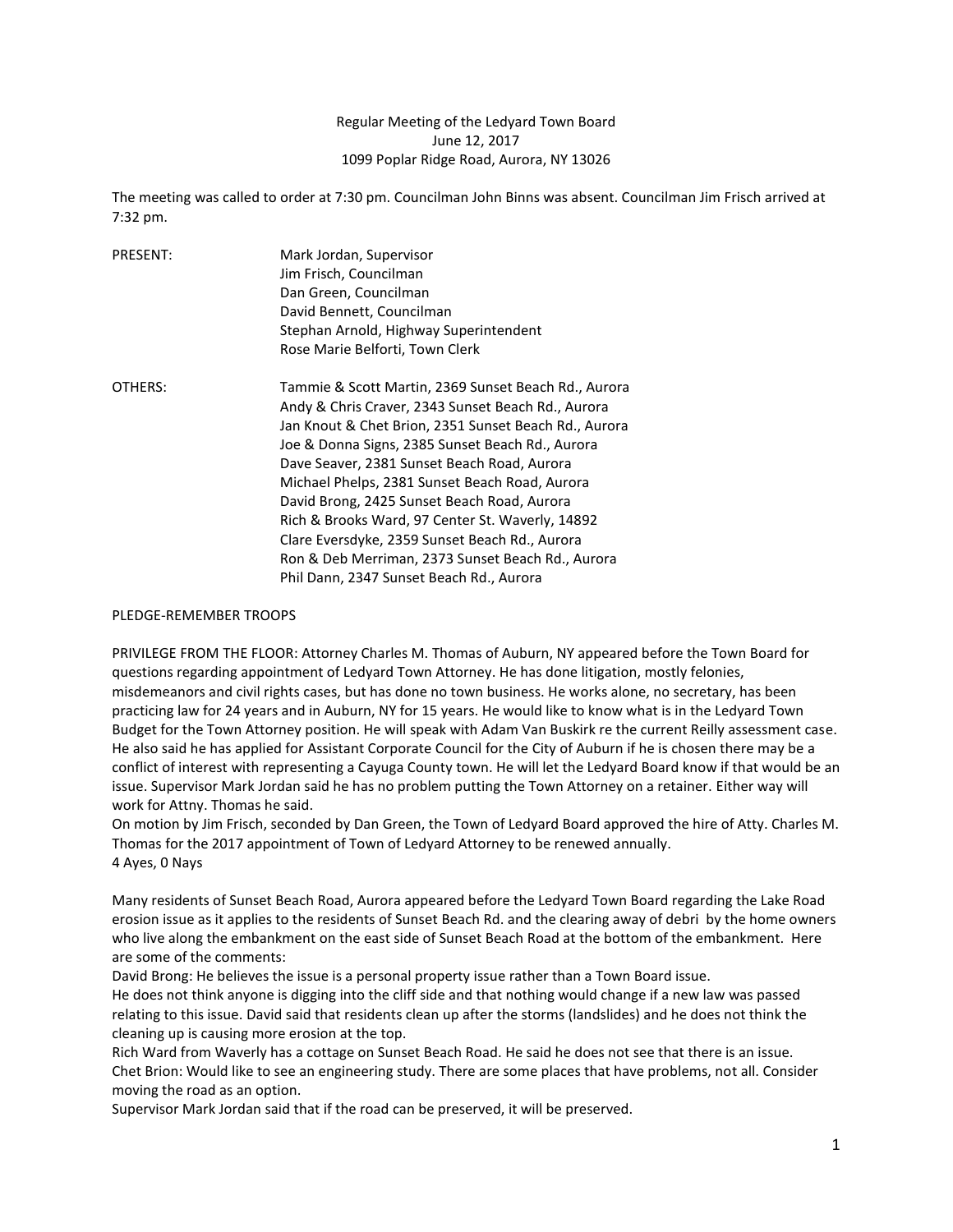Chet said that if he wanted to dig into the cliff he would need a permit from the Code Officer. Mark Jordan said that the Zoning Law states that if you dig into the cliff more than a 45 degree angle a permit is required. Phil Dann: Phil Dann would like to know what stated problem is for this discussion. Mark Jordan said the issue is to preserve Lake Road, and if the digging into the embankment stops, there will not be a problem.

Phil said that there are a few places that have issues. He described the shale bed and why it creates problems and said that cleaning up the sluffing will not cause more problems, and that the entire embankment will eventually come down whether there is digging or not. It is a problem with mother nature.

Joe Signs: Joe said he has been coming to Sunset Beach Road for 60 years. The area is subject to freezing and thawing causing the cliff to erode and come down. He said there are woodchucks and squirrels all over it, running up and down. Joe and his wife sit out in the evening and can hear the embankment falling down. He said that if you go up to McKenzie Childs area where there are no cottages the cliff is slipping there as well due to natural causes.

Scott Martin: He agrees that there should be no digging into the cliff side but if there are slides, the residents must clear it out. What will we do, he said, if the Town Board decides to take away their ability to clean up?

Mark Jordan said the Town has no problem with cleaning up after a storm, but that it should only be clean up, and not go beyond the road.

Richard Ward: He has an outhouse that has been there for 50 years and the shale that falls covers it up. He wants to know if he can clean that up.

Clare Eversdyke: He said that these problems were made by their parents who purchased these properties and the current owners are being blamed for it.

Mike Phelps: He has concerns with runoff water. The cliff is sloped, not a 45 degree angle, and still the embankment is coming down. His property goes back to the bottom of the cliff. What does he do when he has to clean around the existing outhouse? He wants to know why a local law is being considered to prohibit clean up, he just wants to be able to remove the debri the way he always has done it.

Andy Craver: If dirt and debri is falling from Leonard Jordan's property why are the Sunset Beach Road residents liable for that?

Mark Jordan said it is mother nature doing the damage, not Leonard Jordan.

Andy Craver said why does that reasoning work for the Jordans and not for the Sunset Beach residents? Joe Signs: He said the Sheriff and State Police were on Sunset Beach Road because he hired them. He said his father told him that if you take 3 shovel loads out of the debri area, 12 more will come down.

He said the Jordans should get their land surveyed to see what they have. Joe said he has surveyed his own property and expects the Jordans to do the same.

Phil Dann: Again he asks the Town Board what is the problem? Someone state the problem that is being considered. He said he cut down cedar trees and now he sees more erosion.

He said that Mark Jordan spoke to David Brong about the Town Board considering a new Resolution to address Lake Road embankment issues.

Chet Brion: The embankment problem is already addressed in the Town Zoning Code. He asked why do we need more laws? The property lines, he said, are covered up with debri anyway, so how would you know where to begin. He said there is no need for another law. The Town should survey the area.

Brooks Ward: He said the Town should compare the cost of moving Lake Road to the cost to build a retaining wall. Highway Superintendent Stephan Arnold suggested getting Cayuga County Soil & Water Dept. involved with the Lake Road embankment problem.

APPROVE MINUTES: On motion by Jim Frisch, seconded by David Bennett the Minutes for May, 2017 were approved as submitted.

4 Ayes, 0 Nays

APPROVE REPORTS: On motion by Jim Frisch, seconded by David Bennett, the Supervisor, Clerk, and Code Officer reports were approved as submitted. 4 Ayes, 0 Nays

TOWN HALL ADDITION: Mark Jordan spoke with Gary R. Bush, PE of 132 West Groton Road, Groton, NY 13072 about designing the proposed Town Hall addition. He quoted \$12,500 to write up a set of plans and have them